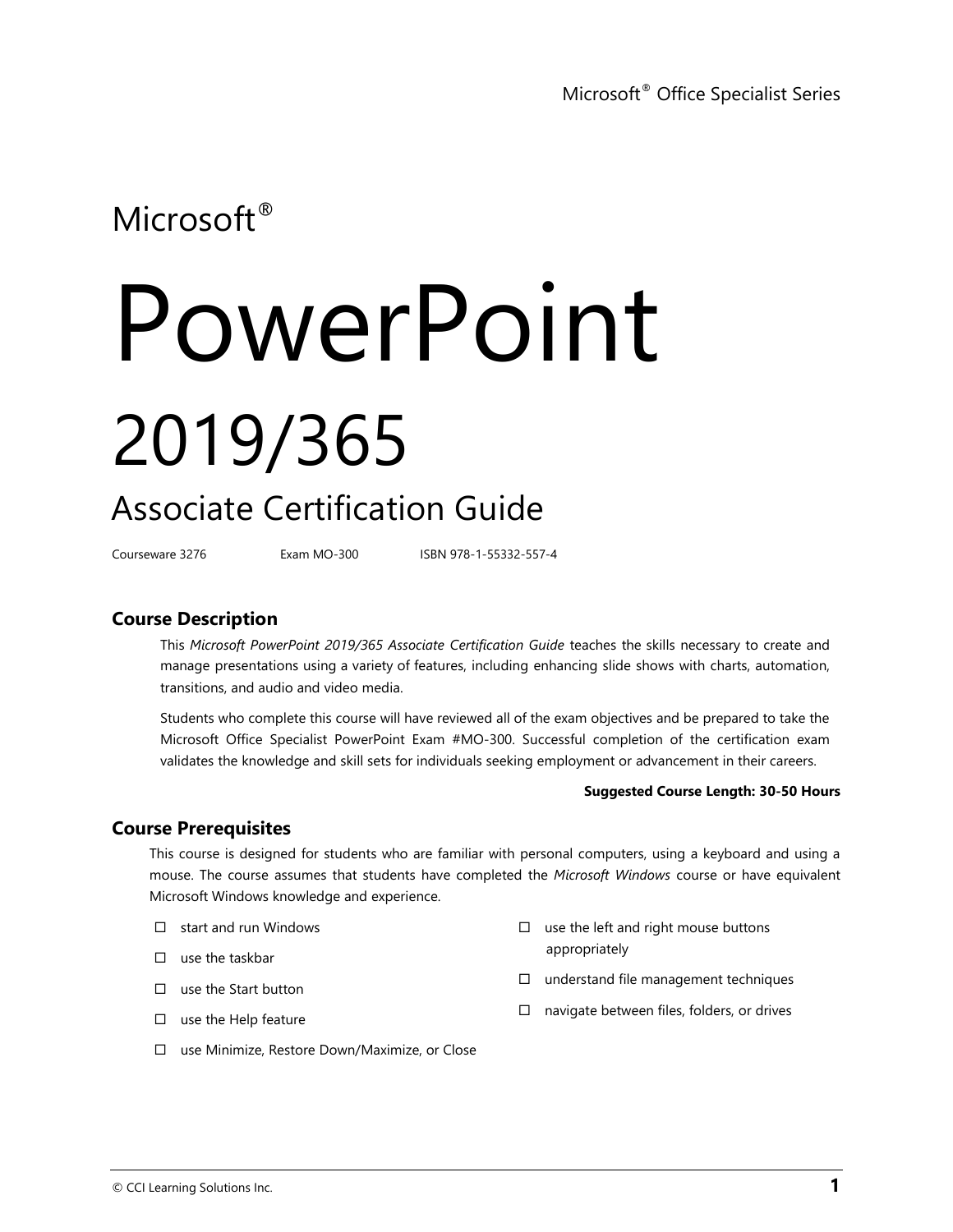**About this Courseware** Courseware Description Course Design Course Objectives Conventions and Graphics

**Lesson 1: Getting Started** Lesson Objectives What is PowerPoint? Starting PowerPoint Creating New Presentations Looking at the PowerPoint Window Adding Text Using the Ribbon Viewing Screen Tips Using the Quick Access Toolbar Moving Around in Presentations Changing Slide Size Options Managing Presentation Files Saving Presentations Maintaining Backward Compatibility Modifying Presentation Properties Viewing Presentations Closing a Presentation Opening a Presentation Lesson Summary Review Questions

#### **Lesson 2: Working with Slides** Lesson Objectives Using Themes Applying Themes Modifying Themes Formatting Slide Backgrounds Understanding Slide Layouts Applying Slide Layouts Formatting Placeholders Customizing Slide Layouts Understanding Slide Masters Using Slide Master View Using Gridlines and Guides Using the Ruler Modifying an Existing Slide Layout Applying Modified Layouts to Slides Managing Slides Inserting New Slides Duplicating Slides Hiding and Showing Slides Inserting Slides from Existing Presentations Inserting Slides from an Outline Deleting Slides Adding Footers, Dates, and Slide Numbers Controlling Slide Numbers

Organizing Slides Using the Slide Sorter Rearranging Slides Using Sections Lesson Summary Review Questions **Lesson 3: Working with Text** Lesson Objectives Using an Outline Using the Outline View Importing Outlines Importing Text File Outlines Importing Word Document **Outlines** Using the Spelling Checker Cutting, Copying, and Pasting Text Using the Office Clipboard Using Drag and Drop Using Bullets and Numbering Applying Bullets Applying Numbering Promoting and Demoting Lists Formatting Text Using Quick Styles Using the Format Painter Clearing Formatting Formatting Paragraphs Horizontal Alignment Add or Remove Columns Indenting Paragraphs Line Spacing Paragraph Spacing Changing the Direction of Text Changing the Vertical Position of Text Setting Tabs Creating Tabs with the Tab Selector Creating Tabs with the Tabs Dialog Box Using Text Boxes Sizing and Positioning Text Boxes Changing the Order, Alignment, Orientation, and Rotation of Text Boxes Formatting Text Boxes Reusing Formatting Lesson Summary Review Questions **Lesson 4: Working with Charts and Tables** Lesson Objectives Using Charts and Tables Inserting Charts Changing the Chart Type

Selecting and Editing Chart Data Changing the Chart Layout and Style Understanding Chart Elements. Selecting Chart Elements Formatting Chart Elements Changing the Size and Position of a Chart Element Adding and Removing Chart Elements Modifying Chart Parameters Importing from Other Applications Using Tables Creating Tables from Scratch Copying and Pasting a Table from Word or Excel Inserting a Portion of an Excel Worksheet as a Table Inserting an Excel Worksheet as a Table Selecting Elements and Moving within a Table Modifying Tables Changing the Size or Position of a Table Changing the Size of a Row or Column Inserting and Deleting Rows or Columns Merging and Splitting Rows or Columns Formatting a Table Changing the Alignment or Orientation Lesson Summary Review Questions **Lesson 5: Adding Multimedia Elements** Lesson Objectives Using Multimedia Elements Working with Shapes Formatting Shapes Adjusting, Changing, and Editing Shapes Arranging Shapes Creating Custom Shapes Working with Pictures Inserting Pictures Adjusting Pictures

Applying Styles and Effects to Pictures Arranging Pictures Resizing and Cropping Pictures